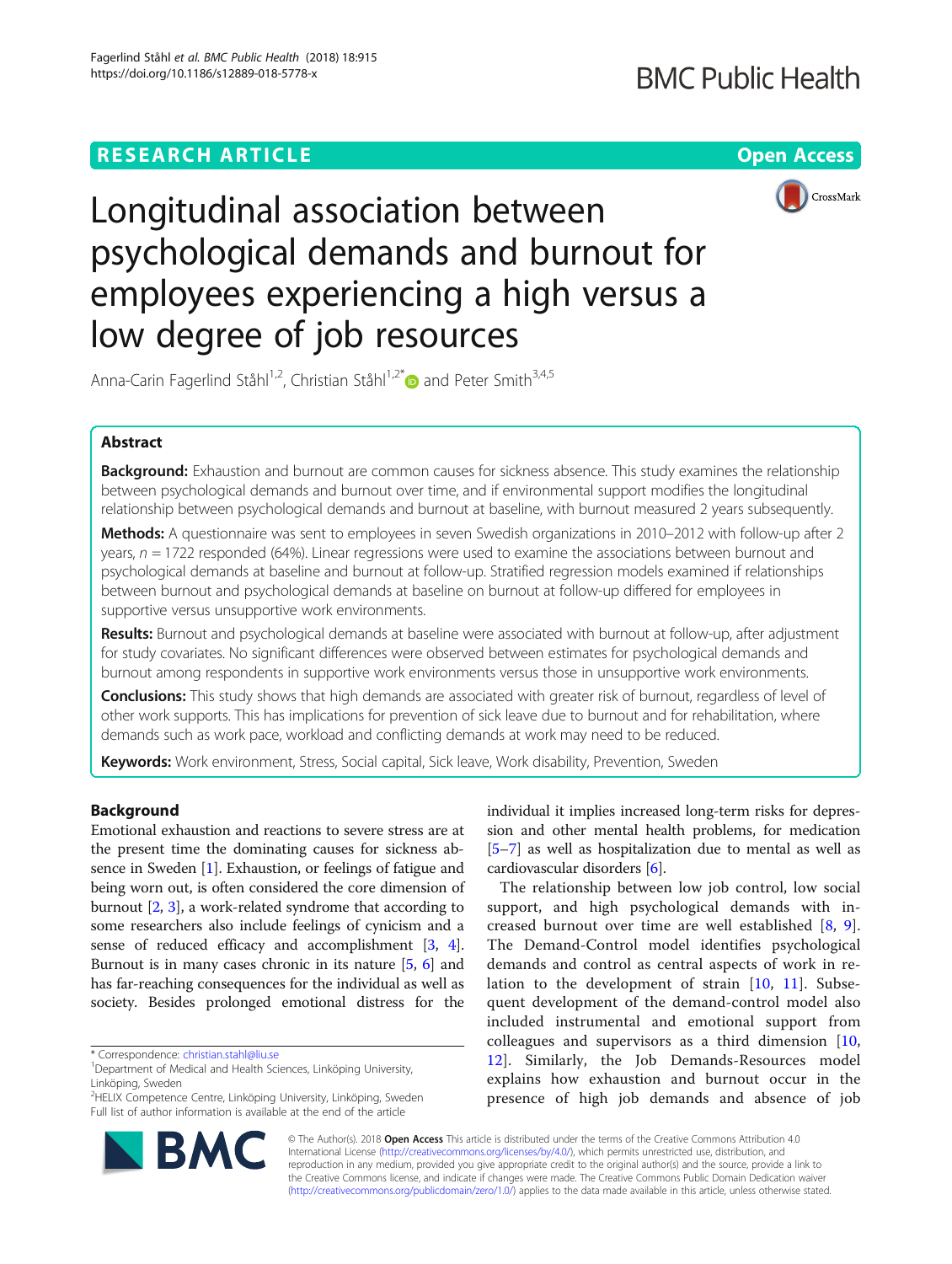resources [[13](#page-7-0)]. According to the Job Demands-Resources model, psychosocial work conditions can, regardless of the job, be divided into two dimensions: job demands or aspects of the job that require sustained effort and therefore are associated with certain physiological or psychological costs, and job resources or aspects that reduce the negative effect of demands, are functional in achieving goals and foster development [[14\]](#page-7-0). Both the Demand-Control and Job Demands-Resources model assume that other aspects of the work environment may buffer the health-impairing effect of job demands. For example, according to the demand-control model  $[11]$  $[11]$ , a high degree of skill use and autonomy in decision-making concerning work tasks will give the individual control over which skill to use to accomplish a task. Enabling a wider range of solutions and strategies to be utilized to deal with work demands will in turn counter the development of strain. In the Job Demands-Resources model, job resources are assumed to buffer the negative impact of job demands on strain and burnout, and hinder the development of exhaustion [[15](#page-7-0)].

The additive effect of demands, decision latitude, and social support on burnout has been well investigated. Previous studies have observed that a high degree of decision latitude as well as helpful social interactions at work from colleagues and supervisors reduced strain and exhaustion [[16](#page-7-0)], and the perceived fairness and justice in work groups were important for whether employees develop symptoms of burnout or not [\[17\]](#page-7-0). However, it is still unclear whether decision latitude and other job resources have the potential to buffer or attenuate the effect of high psychological demands on adverse health such as burnout. Few studies have longitudinally investigated (and found support for) the buffer hypothesis [[18](#page-7-0)–[21\]](#page-7-0). Associations found in cross-sectional studies are more prone to issues of reverse causation between exposures and outcomes [\[22](#page-7-0), [23\]](#page-7-0). In addition, measurements of supports at only one point in time may be less accurate than if taken over multiple time points [[11,](#page-7-0) [24](#page-7-0), [25\]](#page-7-0). To better understand the relationship between psychological demands and burnout, and the moderating impact of workplace supports requires a longitudinal design.

The objective of this paper is to examine whether the impact of baseline psychological demands and burnout on future burnout differs for employees with high job resources compared to those with low resources. Based on the demand-control and demandresources models we hypothesize that the effects of psychological demands and burnout on future burnout should be weaker among employees who have high resources (high decision latitude and high workplace social capital), compared to employees who have low job resources.

# **Methods**

# Material

A questionnaire was sent to 6289 employees in seven Swedish organizations in 2010–2012 with a follow-up after 2 years. Inclusion criteria were being employed in one of the participating organizations and understanding Swedish. Prior to the distribution of questionnaires, organizational schedules and lists of employees containing names, age and gender were retrieved from the organizations. For the follow-up, organizational schedules and lists of employees were again collected and manually checked for changes, where the follow-up questionnaires were only sent to employees who had participated at baseline. Employees in the organizations received a questionnaire on paper or electronically. The paper questionnaires were distributed in individually addressed and closed envelopes which included a coded survey, an informative letter concerning the project, and a pre-stamped response envelope. The electronic version was sent along with an informative letter to employees' personal work e-mail. Employees were allowed to fill in the questionnaire during working hours. In total,  $n =$ 3551 responded at baseline (56%). At follow-up, 2696 of the respondents at baseline were still employed and received a second questionnaire to which  $n = 1722$ responded (64%). In this final longitudinal sample,  $n =$ 295 were employed in a private production company,  $n = 183$  in a private care company,  $n = 477$  in a municipal organization including several different occupations,  $n = 121$  in a different municipal care unit,  $n = 68$  in a public care organization,  $n = 322$  in a government authority, and  $n = 256$  in a government organization. The mean age was 49 years at follow-up (standard deviation = 10.20 years), 66% were women and the majority had high school/vocational school education. A flow-chart of the data collection is shown in Fig. [1.](#page-2-0)

## Measures

Outcome: The main outcome for this study was burnout measured at the time two survey. Burnout was measured at both time points using the generic subscale "Personal burnout" from The Copenhagen Burnout Inventory [\[2](#page-6-0)]. It consists of six items concerning physical and psychological fatigue (e.g. How often are you emotionally exhausted? How often do you feel worn out?). Internal consistency: Cronbach's α .88. Reponses were standardized into a scale from 2 to 10, with higher scores indicating more burnout.

Main predictors: The main predictors were job psychological demands and burnout measured at the time one survey. The measurement of burnout is described above. Psychological demands was measured with The Swedish Demand Control Questionnaire [\[11,](#page-7-0) [26\]](#page-7-0). Five items measure psychological demands (e.g. Does your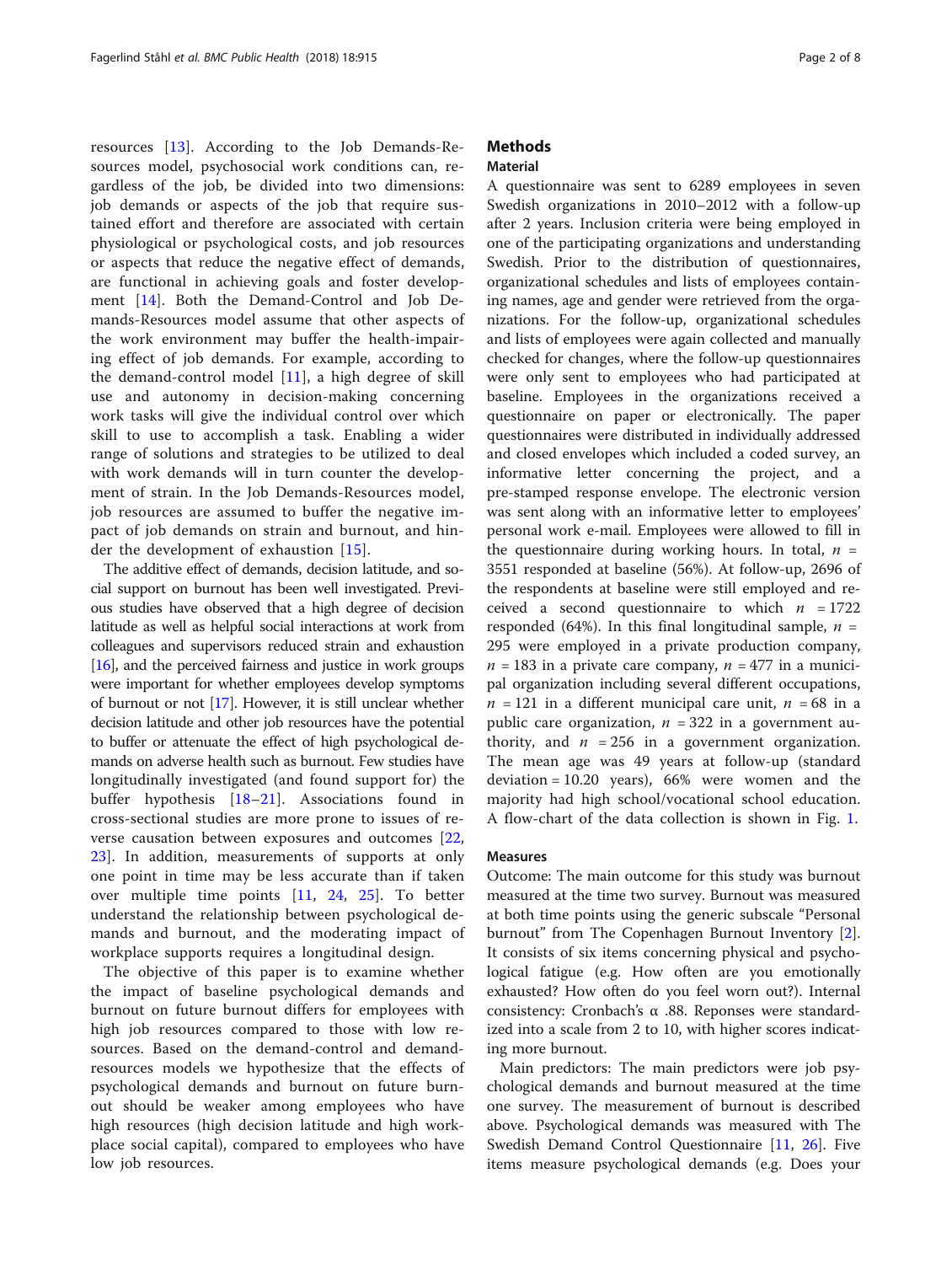<span id="page-2-0"></span>

work demand that you work very hard? Is there enough time to perform work tasks?) Answers were given on a four-point Likert scale. Internal consistency for psychological demands: Cronbach's α .79. Responses were standardized into a scale from 2 to 10, with higher scores indicating higher psychological demands.

Potential moderating variables: We used two measures to define supportive work environments. These were decision latitude and social capital. Decision latitude was measured with The Swedish Demand Control Questionnaire [[11](#page-7-0), [26\]](#page-7-0), containing six questions (e.g. Do you have the opportunity to decide for yourself how to carry out your work? Do you have the opportunity to learn new things in your work?). Answers for decision latitude were given on a four-point Likert scale, with internal consistency of α .68. Social capital at work refers to the degree to which connections between individuals in the workgroup are trusting and enables collaboration and information sharing [\[27,](#page-7-0) [28\]](#page-7-0), and was measured by eight items (e.g. Members of the work unit build on each other's ideas in order to achieve the best possible outcome; People keep each other informed about work-related issues in the work unit). Answers were given on a five-point Likert scale. The internal consistency for social capital was Cronbach's α .90. Responses for both dimensions were standardized into a scale from 2 to 10, with higher scores indicating higher decision latitude and social support.

To define supportive work environments over the study period we used both time one and time two measures of social capital and decision latitude, to reduce measurement error from only using one time point. Decision latitude and social capital at baseline and follow-up were dichotomized into high and low based on a median split approach. Based on categories and baseline and follow-up respondents were then grouped into the following four categories for each resource: consistently high (high at both time points); decreasing (high at baseline, low at follow-up); increasing (low at baseline, high at follow-up); and consistently low (low at both time points).

Covariates: Potential confounders for regression models included organization, gender, age (continuous), level of education, marital status and having children living at home.

## Analysis

Initial descriptive analyses examined the distribution of the sample across our main outcome, independent variable, moderating variables and covariates.

Linear regressions were used to examine the associations between burnout and psychological demands at baseline and burnout at follow-up. Initial analyses investigated how psychological demands and burnout at baseline were associated with burnout at follow-up, adjusted for decision latitude, social capital at work and demographics. Additional models examined if there were differences in the relationship between psychological demands and burnout at baseline on burnout at follow-up for employees who experienced a high versus a low degree of job resources over the follow-up period. For these models, we restricted our analyses to respondents who had either supportive environments at both time points (based on measures of social capital and decision latitude) or non-supportive environments at both time points  $(N = 1163$  for analyses using decision latitude and  $N = 1079$  for analyses using social capital). The restriction of the sample in this way was to better ensure the comparison of effects was between respondents with consistently high and consistently low job resources, given the increased accuracy gained by the use of two time points [\[25\]](#page-7-0).

We examined differences in two ways. We first ran models which included an interaction term between psychological demands and burnout, and high/low resources (based on decision latitude and social capital scores at time 1 and time 2). Separate models were run for each interaction term, with four models being run in total (psychological demands and high/low decision latitude; psychological demands and high/low social capital; burnout and high/low decision latitude; and burnout and high/low social capital) To compliment these analyses we also ran a series of models, stratified by level of resources, to examine the relationships between baseline burnout and psychological demands on time two burnout for respondents with high and low decision latitude and social capital environments. All analyses were conducted using SAS V 9.3.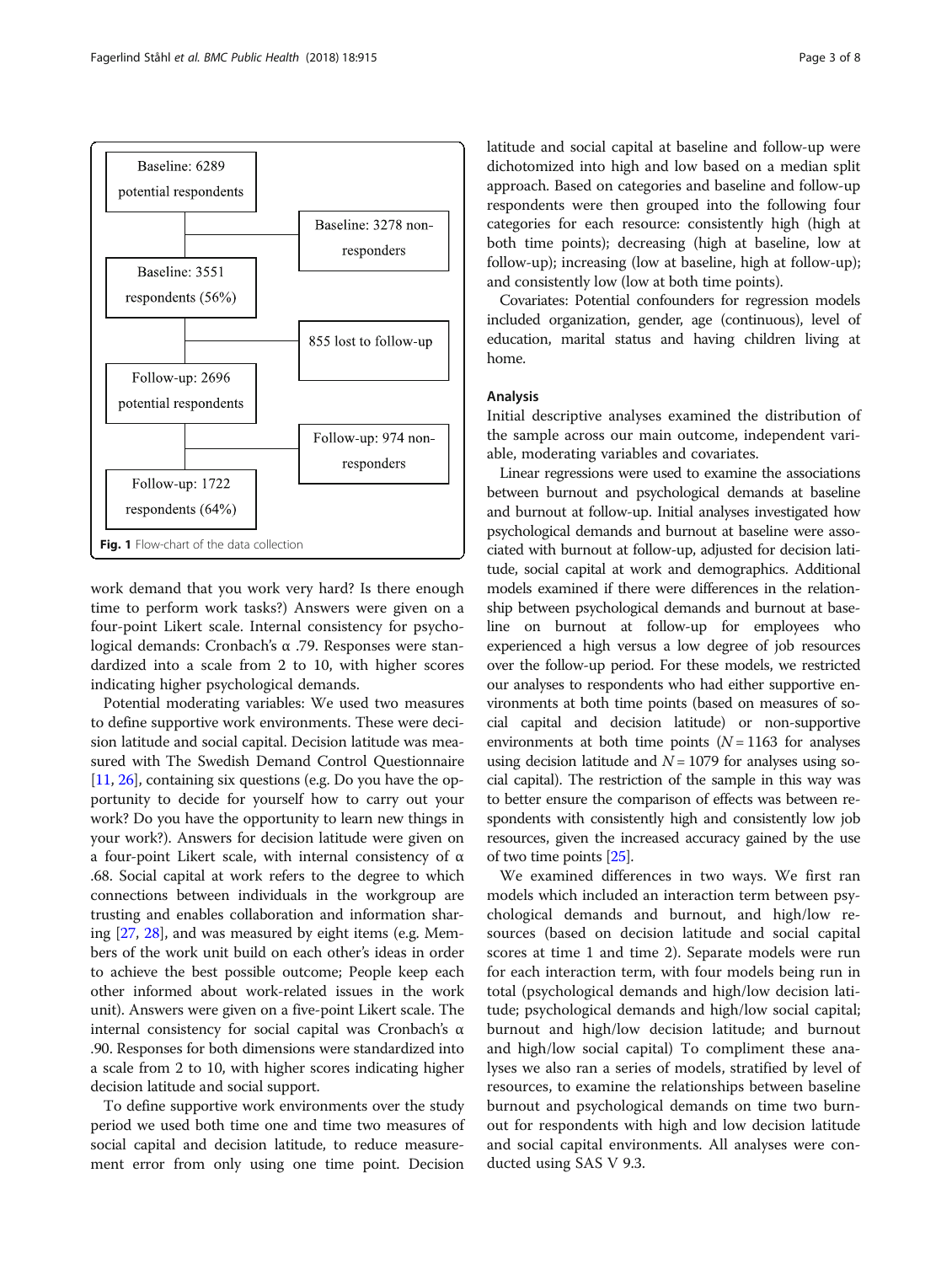# Drop-outs and missing data analysis

Non-respondents at baseline were older (46 years) than respondents (45 years) ( $p = .013$ ). There was no difference concerning gender. Compared to those respondents who responded to both surveys, those who did not respond to the follow-up had lower psychological demands ( $p = .028$ ) and lower decision latitude ( $p = .022$ ) and were younger ( $p = .006$ ). There were no significant differences concerning burnout, gender or social capital at work. Given the high alpha estimates for the burnout, psychological demand, decision latitude and social capital scales, if respondents were missing responses on less than half of the questions in the scale, these values were imputed (up to two items for burnout, psychological demands and decision latitude and up to three items for social capital) [\[29](#page-7-0)]. This resulted in 9 respondents having imputed values for some burnout items at time one and 4 respondents having imputed values for items at time two; 42 respondents with some imputed values for psychological demands at time one; 25 respondents with some imputed values for decision latitude at time one and 28 respondents at time two; and 49 respondents with some imputed values for social capital items at time one, and 33 at time two. Of the sample of 1722 respondents who responded to the follow-up survey, 107 respondents (6.2%) had missing information on more than half of the items assessing study exposures, or information on outcomes or covariates. The majority of these missing responses were missing values for age  $(N = 59)$ , 55% of missing responses), with another 32 respondents missing information on more than half of the items for a given work exposure. This left a final analytical sample of 1615 respondents. A logistic regression analysis examined the probability of missing information on age across organization and demographic variables with complete information. This analysis observed male respondents and those who were single were more likely not to have reported age. No relationship was found between demographic factors or organizational factors and the likelihood of missing responses on work exposures.

# Results

Table 1 presents the distribution of the study variables in the final analytical sample. Focusing on our main variables of interest mean psychological demands at baseline were 6.90 (scale 2 to 10) with a standard deviation of 1.42. Mean levels of burnout were similar at both time one and time two. Approximately 29% of our sample  $(N = 482)$  were classified as having a supportive work environment based on decision latitude scores at both time points, while  $32\%$  ( $N = 521$ ) had a supportive environment based on social capital scores at both time points. Conversely, 42% of the sample had a non-supportive environment based on decision

| Continuous psychological variables (range 2 to 10) | Mean | std   |
|----------------------------------------------------|------|-------|
| Psychological Demands                              | 6.90 | 1.42  |
| Burnout (Time one)                                 | 4.88 | 1.42  |
| Burnout (Time two)                                 | 4.89 | 1.46  |
| Categorical variables                              | N    | $\%$  |
| Change in decision latitude                        |      |       |
| High both time points                              | 482  | 29.8% |
| Increasing                                         | 213  | 13.2% |
| Decreasing                                         | 239  | 14.8% |
| Low both time points                               | 681  | 42.2% |
| Change in social capital                           |      |       |
| High both time points                              | 521  | 32.3% |
| Increasing                                         | 271  | 16.8% |
| Decreasing                                         | 265  | 16.4% |
| Low both time points                               | 558  | 34.6% |
| Age Group                                          |      |       |
| 15 to 34 years                                     | 223  | 13.8% |
| 35 to 54 years                                     | 912  | 56.5% |
| $55+$ years                                        | 480  | 29.7% |
| Gender                                             |      |       |
| Male                                               | 549  | 34.0% |
| Female                                             | 1066 | 66.0% |
| Education                                          |      |       |
| Primary school                                     | 116  | 7.2%  |
| Vocational school                                  | 478  | 29.6% |
| High school                                        | 415  | 25.7% |
| University degree                                  | 606  | 37.5% |
| Organization                                       |      |       |
| Private production company                         | 266  | 16.5% |
| Private care company                               | 175  | 10.8% |
| Municipal organization                             | 444  | 27.5% |
| Government authority                               | 300  | 18.6% |
| Municipal care unit                                | 114  | 7.1%  |
| Public health care organization                    | 68   | 4.2%  |
| Government organization                            | 248  | 15.4% |

latitude scores, and 35% had a non-supportive environment based on social capital scores.

Table [2](#page-4-0) presents the results of our multivariable linear regression models examining the relationship between burnout and psychological demands at baseline and burnout at follow-up. For each unit increase in burnout at baseline, burnout at follow-up increased by 0.60 points ( $p < .001$ ). For each unit increase in psychological demands at baseline burnout at follow-up increased by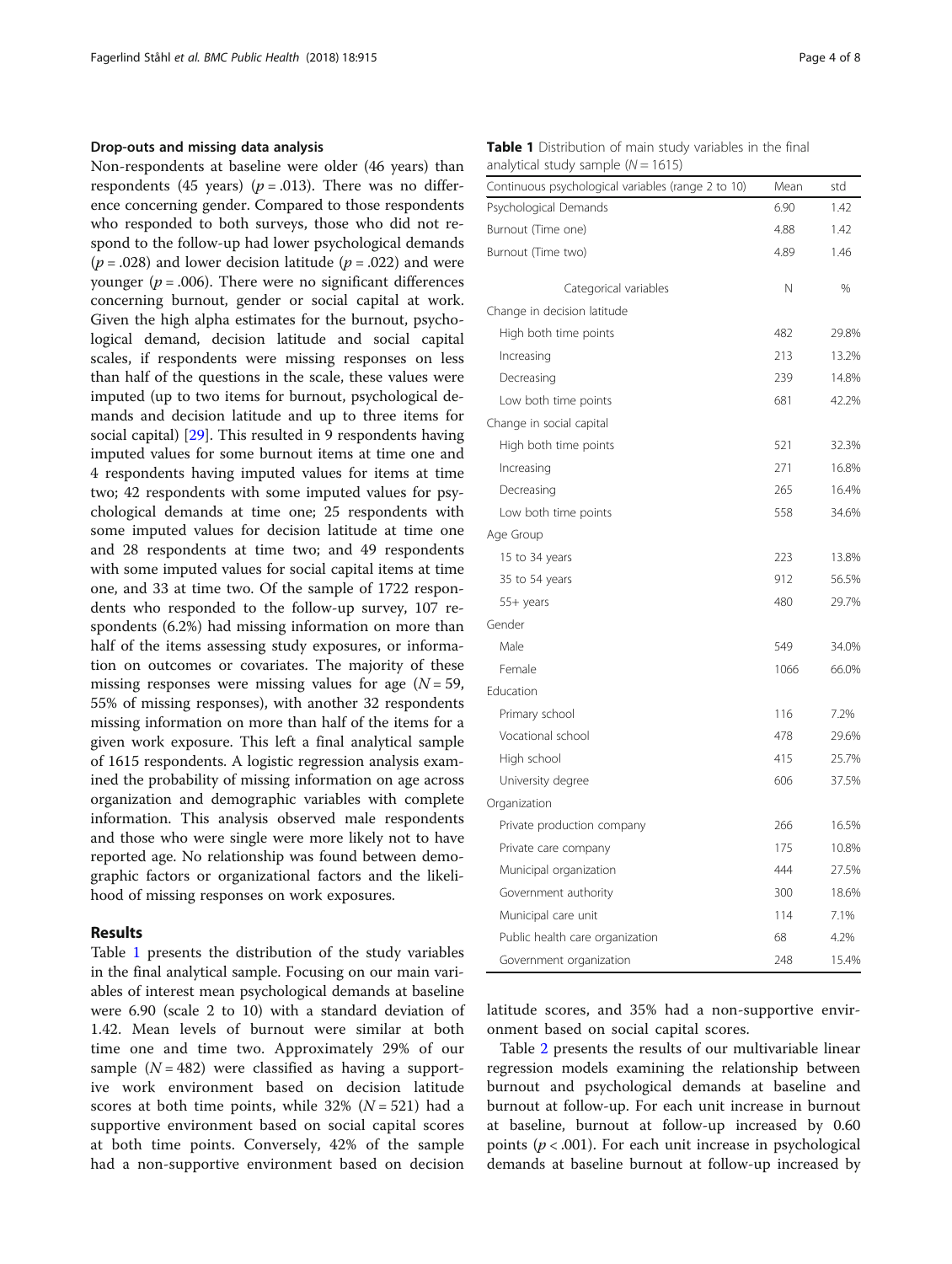<span id="page-4-0"></span>Table 2 Adjusted ordinary least-squares (OLS) regression estimates for burnout and psychological demands at baseline on burnout at follow-up ( $N = 1615$ )

|                       | Burnout at follow-up            |               |            |  |
|-----------------------|---------------------------------|---------------|------------|--|
|                       | Unstandardized<br>beta estimate | 95% CI        | $p$ -value |  |
| Burnout baseline      | 0.60                            | $0.56 - 0.64$ | <.001      |  |
| Psychological demands | 0.11                            | $0.06 - 0.16$ | < 0.01     |  |

Model adjusted for gender, age (continuous), level of education, marital status, children, organization, decision latitude, and social capital (all measured at baseline) as well as both variables included in the Table. Adjusted  $R^2 = 0.425$ 

0.11 points ( $p < .001$ ), taking into account burnout scores at time one and adjusted for decision latitude, social capital at work and demographics.

Table 3 presents the results of the stratified analyses for psychological demands on burnout at follow-up among respondents with high and low decision latitude and social capital, as well as the  $p$ -value for the interaction term from a combined model (presented in the far right column of the table). No significant differences were observed between regression estimates for psychological demands and burnout among respondents with high decision latitude and social capital compared to those with low (p-value for interaction across decision latitude groups =  $0.94$ ; *p*-value for interaction across social capital groups = 0.97).

Table [4](#page-5-0) presents the relationship between burnout at baseline on burnout at follow-up for respondents with high and low decision latitude and social capital. Similar to table three, estimates from the models stratified by high and low resources (decision latitude on top and social capital on bottom) are presented in the left hand side of the table, with the  $p$ -value estimate for the interaction term between burnout and level of resources, from a complimentary model including respondents column on the far right. Slightly stronger regression estimates were observed in the relationship between baseline burnout and future burnout for employees with low decision latitude and low social capital, compared to those with high values (0.64 versus 0.58 for decision latitude; 0.67 versus 0.59 for social capital), however in neither case did these differences reach traditional thresholds of statistical significance.

## **Discussion**

The aim of the present study was to longitudinally test the buffer-hypotheses of the Job Demand-Resources Model [\[14](#page-7-0)] and the Demand-Control Model [\[11](#page-7-0)].

We observed that psychological demands and burnout were associated with future burnout, measured 2 years later. However, the association between psychological demands and future symptoms of burnout was not attenuated by either social capital at work or decision latitude over this time period. These results suggest that the buffer-hypothesis should be rejected, and questions whether a high degree of job resources (specifically, decision latitude and social capital) can counteract the health-impairing effect of high job demands. The results confirm the few existing longitudinal studies on the subject  $[19-21]$  $[19-21]$  $[19-21]$ , although in a larger and more heterogeneous sample, as well as a study focusing on other depressive symptoms, where the buffer hypothesis also was rejected [[30](#page-7-0)]. In our study, burnout at baseline and follow-up were strongly correlated, showing that symptoms of burnout are likely to increase over time for employees who remain at their job, and confirming the enduring nature of burnout  $[5, 6]$  $[5, 6]$  $[5, 6]$  $[5, 6]$  and highlighting the importance of targeting the adequate work conditions in order to stop its trajectory.

| reporting a high versus a low degree of job resources |                                 |                |                 |                                 |                  |                 |                                         |
|-------------------------------------------------------|---------------------------------|----------------|-----------------|---------------------------------|------------------|-----------------|-----------------------------------------|
|                                                       | High                            |                |                 | Low                             |                  |                 | $p$ -value for interaction <sup>a</sup> |
| Decision Latitude ( $N = 1163$ )                      |                                 |                |                 |                                 |                  |                 |                                         |
|                                                       | Unstandardized<br>beta estimate | 95% CI         | <i>p</i> -value | Unstandardized<br>beta estimate | 95% CI           | <i>p</i> -value |                                         |
| Psychological demands                                 | 0.10                            | $0.01 - 0.20$  | 0.03            | 0.11                            | $0.03 - 0.18$    | 0.003           | 0.94                                    |
| Social Capital $(N = 1079)$                           |                                 |                |                 |                                 |                  |                 |                                         |
|                                                       | Beta                            | 95% CI         | <i>p</i> -value | Beta                            | 95% CI           | <i>p</i> -value |                                         |
| Psychological demands                                 | 0.07                            | $-0.02 - 0.15$ | 0.13            | 0.05                            | $-0.04 - 0.13$ . | 0.27            | 0.97                                    |

Table 3 Adjusted OLS regression estimates for psychological demands at baseline on burnout at follow-up for groups of employees reporting a high versus a low degree of job resources

Model adjusted for burnout at baseline, gender, age (continuous), level of education, marital status, children, and organization. Decision latitude models additional adjusted for social capital and social capital models additionally adjusted for decision latitude

Adjusted  $R^2$  = 0.378 for model with high decision latitude; 0.474 for model with low decision latitude; 0.391 for model with high social capital and 0.452 for model with low social capital

<sup>a</sup>The p-value for the interaction represents to p-value associated with the interaction between psychological demands and high/low decision latitude, or social capital, from a combined model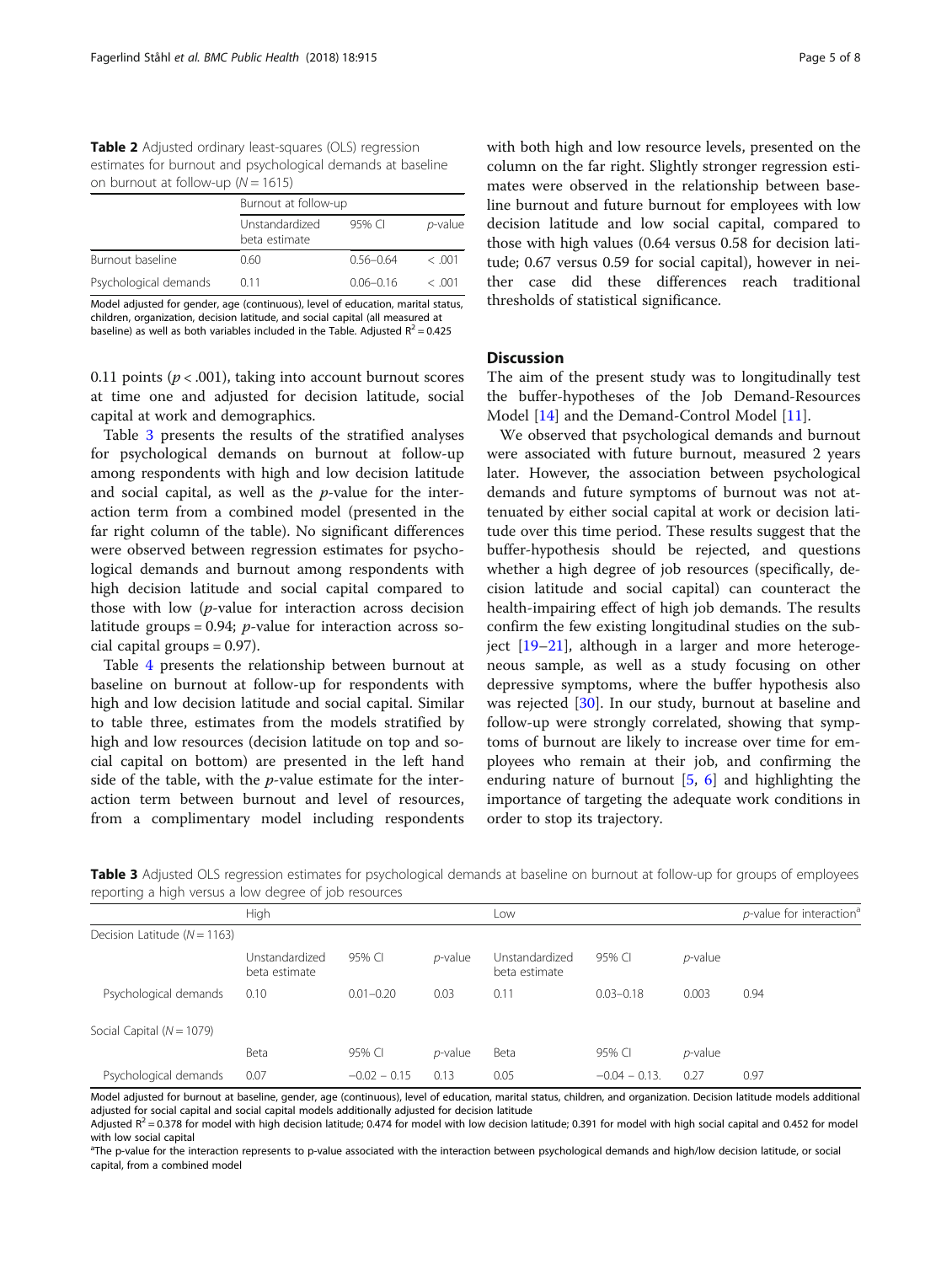| ingii versas a lovv aegiec or job resoarces |                                 |               |                 |                                 |               |            |                                         |
|---------------------------------------------|---------------------------------|---------------|-----------------|---------------------------------|---------------|------------|-----------------------------------------|
|                                             | High                            |               |                 | Low                             |               |            | $p$ -value for interaction <sup>a</sup> |
| Decision Latitude ( $N = 1169$ )            |                                 |               |                 |                                 |               |            |                                         |
|                                             | Unstandardized<br>beta estimate | 95% CI        | $p$ -value      | Unstandardized<br>beta estimate | 95% CI        | $p$ -value |                                         |
| Burnout baseline                            | 0.58                            | $0.50 - 0.66$ | < 0.001         | 0.64                            | $0.58 - 0.71$ | < 0.001    | 0.09                                    |
| Social Capital $(N = 1081)$                 |                                 |               |                 |                                 |               |            |                                         |
|                                             | Beta                            | 95% CI        | <i>p</i> -value | Beta                            | 95% CI        | $p$ -value |                                         |
| Burnout baseline                            | 0.59                            | $0.52 - 0.67$ | < 0.001         | 0.67                            | $0.60 - 0.74$ | < 0.001    | 0.13                                    |

<span id="page-5-0"></span>Table 4 Adjusted OLS regression estimates for burnout at baseline on burnout at follow-up for groups of employees reporting a high versus a low degree of job resources

Model adjusted for burnout at baseline, gender, age (continuous), level of education, marital status, children, and organization. Decision latitude models additional adjusted for social capital and social capital models additionally adjusted for decision latitude

Adjusted  $R^2$  = 0.378 for model with high decision latitude; 0.474 for model with low decision latitude; 0.391 for model with high social capital and 0.452 for model with low social capital

<sup>a</sup>The p-value for the interaction represents to p-value associated with the interaction between burnout and high/low decision latitude, or social capital, from a combined model

Taken together, these findings indicate that future research and practice cannot take for granted that job resources can buffer job demands, which needs to be taken into account both when designing studies and interventions. The results place psychological demands in the centre for the development of burnout and exhaustion and show the importance of reducing demands for prevention as well as for rehabilitation. Although job resources repeatedly have been found to increase work engagement [\[31](#page-7-0)], motivation and work enjoyment [\[32](#page-7-0)], the results of the current study suggest that in order to reduce burnout and exhaustion it is not enough to only increase opportunities for social interaction at work or providing the individual employee with increased autonomy or possibilities for skill use when psychological demands remain high. The results suggest that interventions need to focus on reducing psychological demands such as work pace, work load and the amount of conflicting demands, rather than focusing primarily on increasing job resources for workers in the hope that these will buffer the effects of demands on burnout.

While no differences were observed between the relationship between psychological demands and burnout among supportive versus unsupportive work environments, we did observe a stronger relationship between burnout at baseline and burnout at follow-up in environments with lower social capital and decision latitude. While this finding did not reach traditional levels of statistical significance ( $p < 0.05$ ), this may be due to interaction analyses being underpowered in general [[33](#page-7-0)]. This finding may suggest that opportunities to recover from burnout may be reduced in unsupportive work environments.

The results may especially have implications for managers and employers within public sector organizations, where the demands are frequently high and the decision latitude low. These organizations see an increasing

number of employees that are exhausted and burned out, leading to complicated return to work processes [[1,](#page-6-0) [34](#page-7-0)]. They are also under high pressure due to efficiency demands [\[35\]](#page-7-0) which may increase the emotional and quantitative work load, work pace and conflicting demands such as those for productivity versus quality, or expectations from the management versus patients, clients or customers. Such pressures may increase sickness presenteeism, which is related to burnout and sick leave [[36](#page-7-0)].

## Methodological considerations

Decision latitude and social capital have previously been found to predict work-related flow in the same sample [[37\]](#page-7-0) and are hence by definition job resources with buffering potentials  $[14]$ . It could however be argued that the hypothesis was rejected due to the variables that were used. Based on their review, Häusser et al. [[18](#page-7-0)] suggest that in order for control or support to buffer the effect of high demands, these job resources must be based on qualitatively identical dimensions and measure the same aspect of work. In the present study, psychological demands concern the task level of work, while social capital at work concerns the collective dimension beyond the individual's work tasks, reflecting the trust that is experienced between individuals at work and the collaborative capacities within groups [[27,](#page-7-0) [32](#page-7-0), [38\]](#page-7-0). Decision latitude and psychological demands are however both derived from the same instrument and are to be considered to concern the same task level of work as psychological demands [[26\]](#page-7-0).

A limitation of the study is that variables were only measured at two points in time. This constitutes a better test of the buffer hypothesis than cross-sectional studies and makes it possible to draw conclusions concerning across-time changes, but not concerning possible fluctuations in the variables between measurements [\[39](#page-7-0)].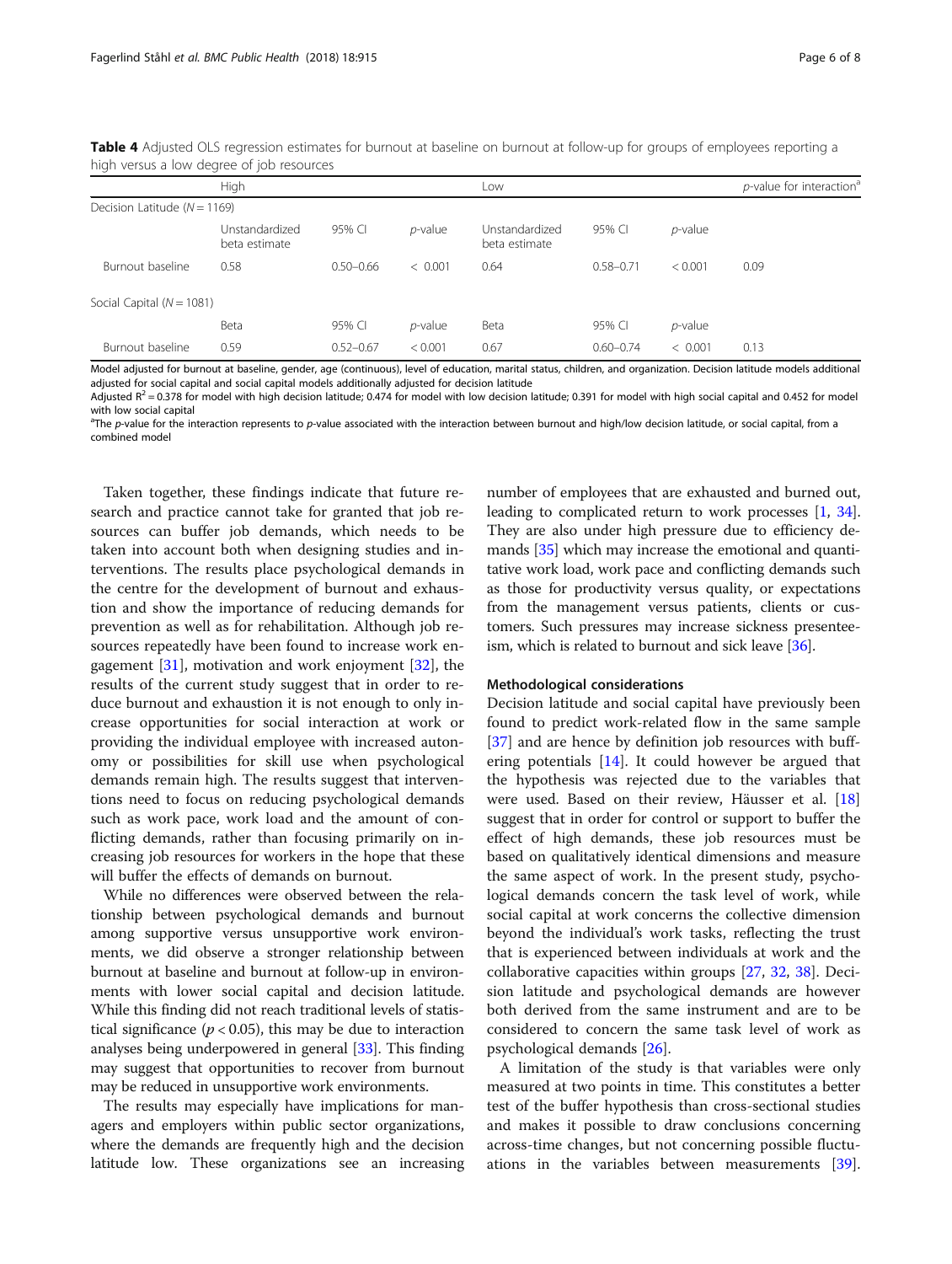<span id="page-6-0"></span>Future studies should aim to replicate these findings with more measurement points. Further, it is possible that employees with increasing symptoms of burnout left their jobs, making the remaining sample more resilient to the development of burnout. We examined longitudinal attrition in the sample and observed that employees who did not respond to the follow-up survey did not differ for those that did in terms of burnout scores at baseline.

Another potential bias is negative affectivity, where conditions such as depression or neuroticism may impact reporting of personal resources or distress. This can be considered a common method bias, i.e., that the instrument itself causes variations in responses that does not correspond to actual differences. While this may be true for this study, the effect is somewhat limited by a longitudinal design, as outcomes at follow-up cannot influence factors at baseline.

The generalizability of the study is strengthened by the heterogeneous sample, containing respondents from seven organizations from various occupational groups and sectors, e.g., industry, health care, white collar workers, etc., at different levels in the organizations. This variation in the sample imply that there is a variety also in what demands and resources that the respondents meet in their work, which makes it more likely that the results are generalizable to a broader population, compared to studies focusing on single occupational groups. The mean values of psychological demands and burnout in this study are also similar to samples in other studies (cf. [2, [40](#page-7-0)–[42\]](#page-7-0); cf. [[43](#page-7-0)] for unstandardized measures from the same dataset as the current study). Women are over-represented in the data since the sample contains public organizations where women are in majority. It also reflects the gender distribution in sick leave due to burnout in Sweden where women are over-represented, although it has been noted that women and men with similar work conditions develop symptoms on burnout to the same extent [[44](#page-7-0)]. Still, the over-representation may imply that the work conditions in female-dominated jobs dominates the results, which may limit the generalizability to male-dominated sectors. The drop-out rate at follow-up (36%) may further impact the generalizability of the findings. The dropout analysis shows that dropouts were slightly younger and had lower demands and decision latitude, while there were no significant differences for gender, burnout or social capital. This may imply that the follow-up results reflect slightly more demanding jobs with a higher amount of decision latitude, potentially limiting the generalizability to jobs with other work characteristics.

## Conclusions

This longitudinal study shows that higher levels of psychological demands are associated with higher levels of burnout 2 years later, and that this association is consistent across respondents who have higher and lower job resources such as decision latitude and social capital. The results have implications for rehabilitation and return to work as well as prevention, specifically related to the role of workplace adjustments and workplace supports that are required to prevent burnout at work. In order to prevent symptoms of burnout and the related sickness absence and to enable return to work after burnout or exhaustion, the present study shows the necessity to focus on job demands, e.g., reducing work pace, workload and conflicting demands at work, rather than only improving job resources.

## Funding

The study was funded by a research grant from VINNOVA. The funding body had no role in the design of the study, data collection, analyses, interpretation of data, writing of the manuscript, or the decision to publish.

#### Availability of data and materials

The datasets used and/or analyzed during the current study are available from the corresponding author on reasonable request.

## Authors' contributions

ACFS contributed to the study design, in data collection, analyses, interpretation of data, writing and revising the manuscript. CS contributed in writing and revising the manuscript. PS contributed in analyses, interpretation of data, writing and revising the manuscript. All authors read and approved the final manuscript.

#### Ethics approval and consent to participate

The study was approved by the regional ethics board in Linköping, and has been performed in accordance with the ethical standards laid down in the 1964 Declaration of Helsinki and its later amendments.

#### Consent for publication

All participants gave informed consent for participation in the study, including the publishing of results.

#### Competing interests

The authors declare that they have no competing interests.

## Publisher's Note

Springer Nature remains neutral with regard to jurisdictional claims in published maps and institutional affiliations.

#### Author details

<sup>1</sup>Department of Medical and Health Sciences, Linköping University, Linköping, Sweden. <sup>2</sup>HELIX Competence Centre, Linköping University, Linköping, Sweden. <sup>3</sup>Institute for Work & Health, 481 University Ave, Suite 800, Toronto, ON M5G 2E9, Canada. <sup>4</sup>Dalla Lana School of Public Health University of Toronto, Toronto, Canada. <sup>5</sup>Department of Epidemiology and Preventive Medicine, Monash University, Melbourne, Australia.

## Received: 21 February 2018 Accepted: 28 June 2018 Published online: 25 July 2018

#### References

- 1. SSIA. Sjukskrivningsmönster. Skillnader mellan län, kommuner och vårdenheter. In: Social Insurance Report. vol. 2017:3. Stockholm: Swedish Social Insurance Agency; 2017.
- 2. Kristensen TS, Borritz M, Villadsen E, Christensen KB. The Copenhagen burnout inventory: a new tool for the assessment of burnout. Work Stress. 2005;19(3):192–207.
- 3. Schaufeli WB, Taris TW. The conceptualization and measurement of burnout: common ground and worlds apart. Work Stress. 2005;19(3):256–62.